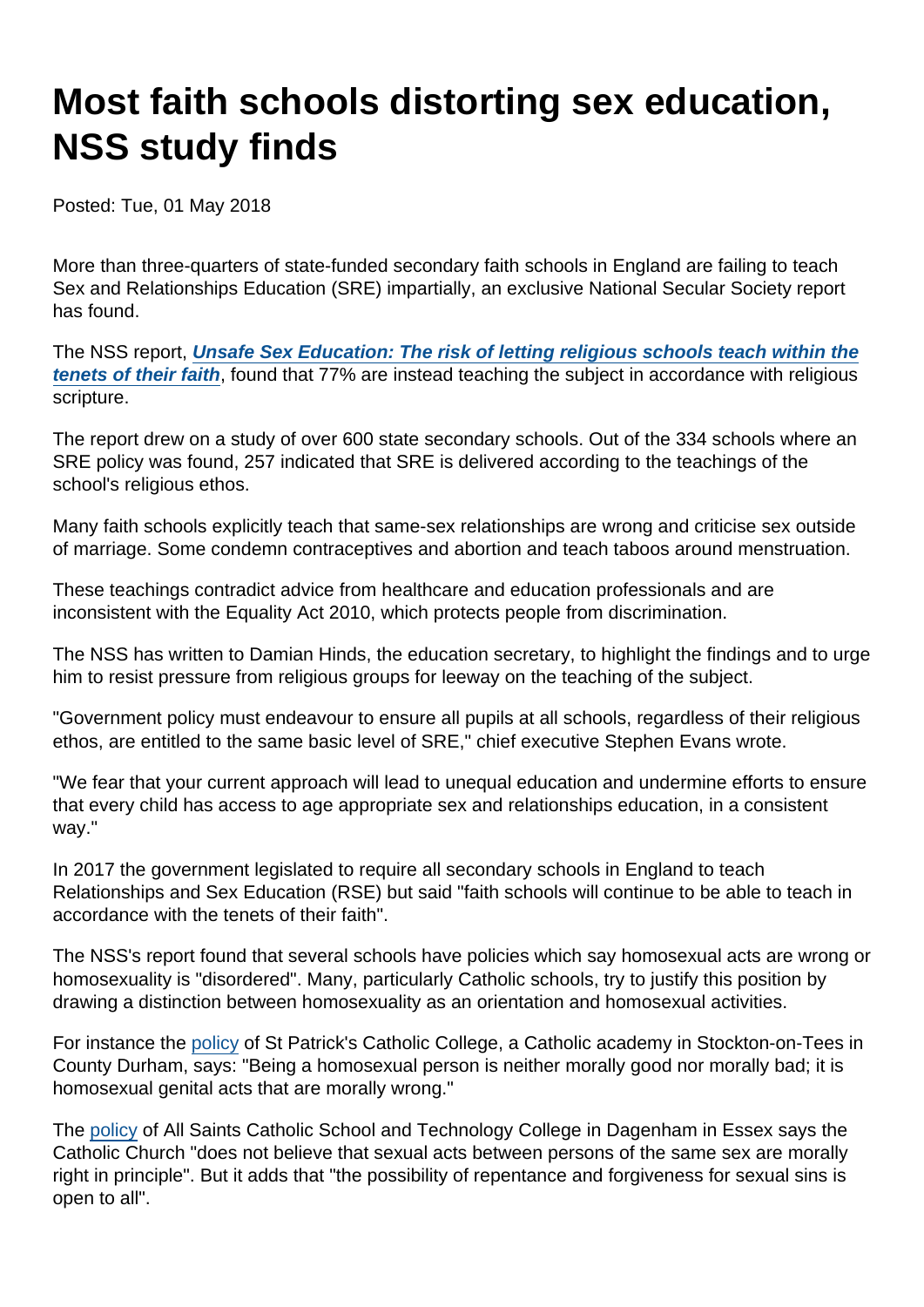Several other faith schools, including Church of England schools, do not explicitly teach that homosexuality is wrong but appear to imply homosexuality is a negative phenomenon – for example, because they teach about LGBT+ issues mainly by teaching about AIDS.

Catholic schools often stress that Christian marriage is a sacred part of "God's plan" – excluding other forms of marriage, including same-sex marriage. Many openly state that this means sex outside Christian marriage is wrong. For instance St James' Catholic High School in north-west London [says](http://www.st-james.barnet.sch.uk/244/policies): "God's holy gift of sexual intercourse is reserved for the permanent commitment of marriage, expressive of the bond of mutual love and open to God's gift of new life."

Many Catholic schools teach that divorce is unrecognised; that marriage with children is ideal and contraceptives are wrong; that abortion is wrong; or that masturbation is wrong. Several explicitly denounce secularism or "secularisation".

One Muslim school's SRE policy discourages the use of tampons. The Al-Hijrah School in Birmingham [says](http://alhijrahschool.co.uk/wp-content/uploads/2018/03/Sex-Relationships-Education-Policy-2017.pdf) they "may not be appropriate due to insertion".

In many faith schools SRE is delivered through the religious education curriculum or its equivalent.

The SRE policy was secular at just one of the 184 Catholic schools which had policies on their websites. There was evidence that religion had influenced SRE policies, where they were available, in more than half of Church of England schools and 16% of schools with a non-specific Christian designation.

Religion had influenced SRE policy in five of the six Jewish schools where policies were available, although its influence was generally less explicit than in Catholic schools. Al-Hijrah School was the only Muslim school where an SRE policy was available.

Responding to the report, Mr Evans said: "Our Unsafe Sex Education report demonstrates the ways that basing Sex and Relationships Education on religious scripture can harm young people.

"All of our students should have the right to access education that will give them clear and accurate information on topics that are so important to their wellbeing. Our report demonstrates that statefunded faith schools are letting young people down in this respect, and it is important that we protect their right to impartial Sex and Relationships Education.

"Allowing faith schools leeway to teach about sex and relationships in accordance with their faith will undermine plans to ensure that every child has access to age appropriate Sex and Relationships Education, taught in a consistent way. We therefore urge the Department for Education to resist pressure from religious groups to provide wiggle room for faith schools to promote religious ideology in SRE, or avoid aspects of SRE that conflict with their worldview."

The government is now preparing to respond to a consultation on changes to the teaching of SRE. The NSS is calling for these topics to be taught in a consistent and impartial way, based solely on recommendations from experts.

In its letter to Hinds the NSS recommended that: SRE must be based on recommendations from healthcare and educational professionals, not religious scripture; it must be consistent; it must be impartial; it must meet the requirements of the Equality Act; all state schools must visibly carry SRE policies on their websites; and the RE curriculum should not be the main mode of delivery for SRE.